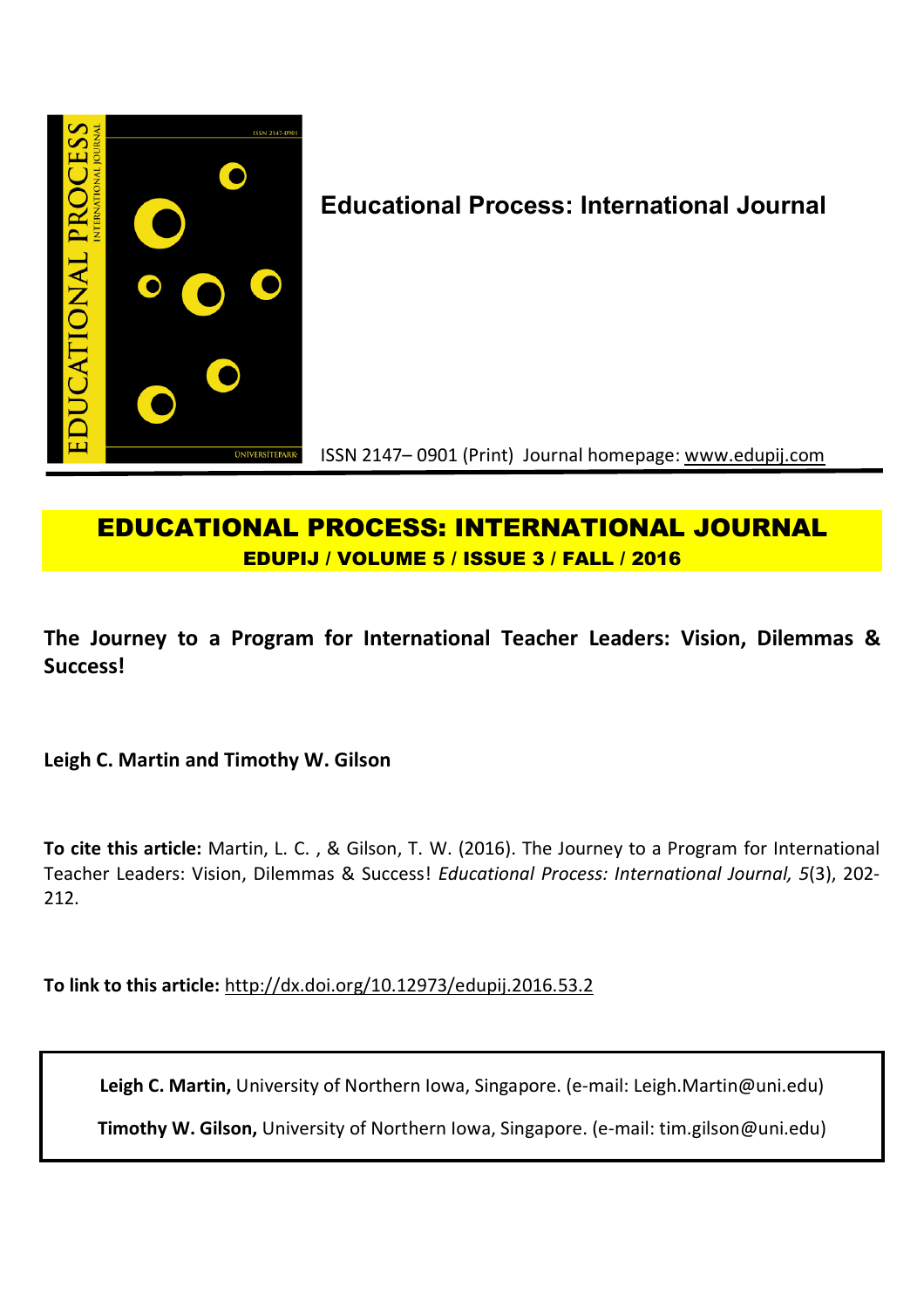## **The Journey to a Program for International Teacher Leaders: Vision, Dilemmas & Success!**

### LEIGH C. MARTIN and TIMOTHY W. GILSON

### **Abstract**

The purpose of this program review is to examine one university's attempt to reach an international market of educators through the development of a master's degree program designed for K-12 international educators. The program serves as a successful example for other organizations attempting to internationalize their education programs. This study outlines the program growth and development including (1) course design and delivery, (2) lessons learned, (3) program assessment results, and (4) overall impact of the program. Examples of challenges and student experiences highlight the descriptive piece; adding a personal lens on the program development, growing pains, and ultimately the final framework as it applies today. The findings provide several key takeaways. First, the importance of building relationships with those people embedded in the field. Second, the need to understand the lives of international teachers and what is important to them. Finally, how navigating the waters of the university bureaucracy can provide multiple challenges; however, few that cannot be overcome with perseverance and passion. New perspectives were gained as this newly created university program served as a catalyst for infusing global awareness and cultural competencies while increasing enrollment in both graduate and international students.

**Keywords:** international educators, international students, education programs, vision.

**Nef** DOI: 10.12973/edupij.2016.53.2 ………………………………………........….....………………………………...…………… EDUPIJ / ISSN 2147– 0901 © 2016 Copyright © 2016 by ÜNİVERSİTEPARK Limited edupij.com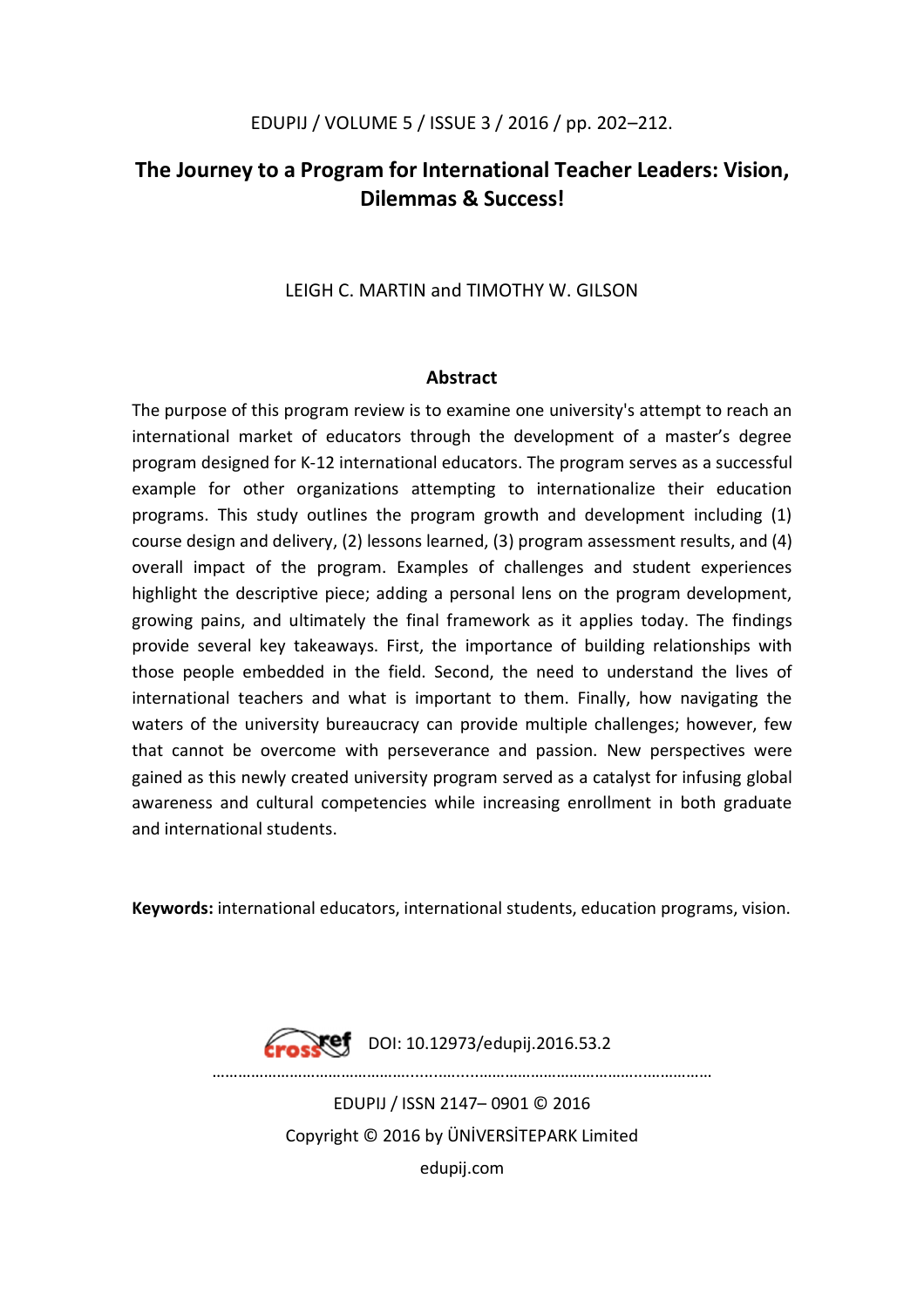#### **Introduction**

In the past decade, higher education has increasingly focused on the topic of internationalization, but these efforts are only as strong as the initiatives (Marmolejo, 2010). Internationalizing a campus must move beyond theory and into the practices, programs and lives of the people involved. This article seeks to shed light on challenges and triumphs endured as two professors worked together to create a master's degree program for teacher leaders in international schools.

Recognizing the untapped potential to reach graduate students beyond the U.S. borders, University of Northern Iowa (UNI) professors Leigh Martin and Timothy Gilson combined their areas of expertise in International Education and School Leadership to develop a Master's degree program specifically designed for teacher leaders in American International Schools. At a university historically rich with international initiatives, they leveraged their international connections in an effort to reach a new global audience. This initiative is now being delivered in over ten different countries, just over two years since it launched. But how did it come about?

#### *Leveraging Connections*

The international student teaching program at the University of Northern Iowa (UNI) is widespread; placing between 30-50 student-teachers overseas each semester. As an international student teaching coordinator, and former international teacher, Martin was commonly asked by international school administrators if UNI could provide a master's degree program for teachers living and working abroad. Martin, initially an adjunct instructor and lacking experience at the university, felt unqualified to tackle such an initiative and therefore responded with an honest answer; "No, this university does not offer such a program". Two years later, with increased experience and confidence, Martin began formulating ideas for how such a program could be created as well as markets of teachers it could reach. The College of Education Dean and Department Heads supported the concept, but had other ideas for implementation. It was soon passed into the hands of tenured professors who later visited international sites and discussed possibilities. However what became of that proposal was an online master's degree program that has flourished in the local university community, but neglected to address the unique needs and timelines of international teachers.

Years passed and the same question persisted regarding the untapped niche. In an effort to determine if these international school leaders truly would turn to UNI for professional development opportunities, Martin and Gilson, both on tenure track and eager to make their mark, proposed a workshop for International School Administrators in conjunction with the annual UNI Overseas Recruiting Fair. This recruiting fair, held annually since 1976, attracts administrators from over 120 International Schools. Although the purpose for coming to Iowa in the middle of February is to hire new teachers for the upcoming school year, they also had expressed a need for recertification credits while on a university campus. Why not work through Gilson's Department of Educational Leadership, the largest preparation program for aspiring administrators in the state, to take on such a venture? The workshop was a success and relationships were further established. After three years of offering this workshop, Martin and Gilson determined that there was sufficient evidence to suggest that there was indeed a need and interest for further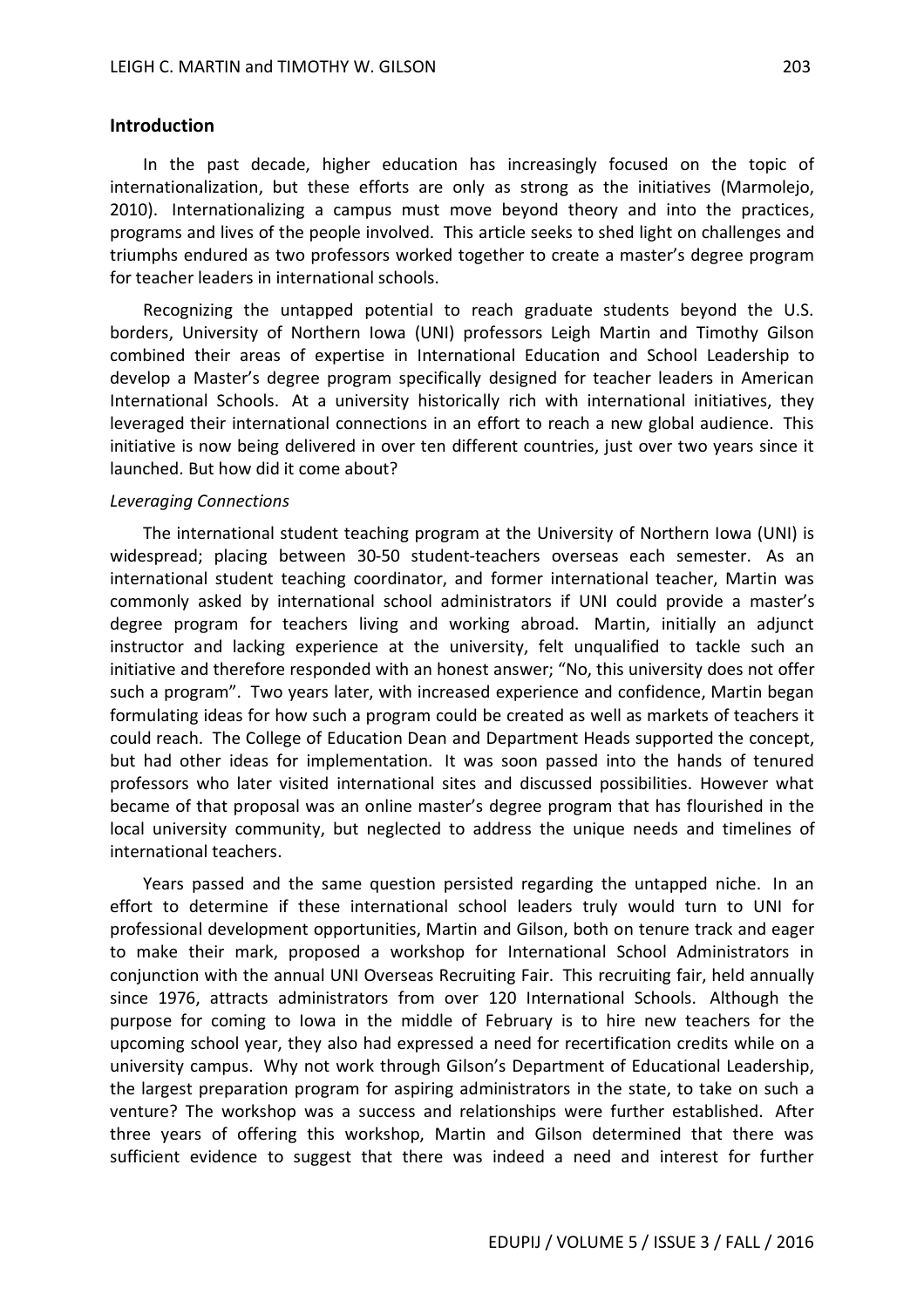developing the concept of a UNI master's degree program for international teachers, and thus, the process began.

One of the most vital contributions to this future program came through simple dialogue with current international administrators. What was most important to them was graduate work designed around the concept of leadership; specifically, teacher-leadership. While most educators living and working in the U.S. are aware of the explosion of the teacher-leadership concept, the understanding that this explosion was being felt overseas was unchartered ground for both Martin and Gilson.

Key to the understanding around the importance of teacher-leadership is the takeaway that empowering teacher leaders can have a tremendous impact on student achievement. Put quite simply, when school administrators build leadership capacity in those around them they are more able to focus their attention on what really matters - helping teachers become better at their craft; thus improving student achievement! Lee (as cited in Terry, 2000) reminds leaders that,

Empowerment means that school authorities provide teachers with the authority to make decisions that have, in traditional systems, been made for them, a time and a place to work and plan together during the school day, and a voice in efforts to deepen their knowledge and improve their teaching. The most effective leaders are those whose teachers have ownership in the mission of the school and a vital interest in its effectiveness. (p. 5)

In these leaders' schools, a shift in leadership occurs. When that shift occurs, teachers true focus becomes their classroom and student achievement. The dialogue with international administrators reminded Martin and Gilson that whether or not teacher leaders ever desire to become school administrators is irrelevant. When they are empowered and embrace this change in their focus, students ultimately are the winners.

#### *University Goals*

The University of Northern Iowa is a comprehensive, liberal arts university that serves approximately 13,000 students. While the university is best known for their preparation of PK-12 classroom teachers, the Graduate College provides over 50 different programs and serves approximately 1800 students in any given year. While these numbers are admirable, the graduate student enrollment trend had shown no marketable growth during the last 20 years. Coupled with lower than desired international graduate students (129 in 2013), UNI had several goals designed around graduate student growth as well as international student growth. It became abundantly clear that Martin and Gilson's program plan had interest from key stakeholders, and a need from university administration.

### *What are International Schools?*

International Schools are private schools offering U.S. or internationally-based curriculum to host country and expatriate students. These schools are established for the purpose of providing a U.S. based curriculum to American's living abroad and are often attended by a diverse population of students including the host country national students, diplomatic dependents, and children of international business personnel. International Schools are typically accredited by U.S. accrediting agencies such as the Middle States Association or the Western Association of Schools and Colleges (WASC). They are highly competitive and often boast their student achievement scores, low student to teacher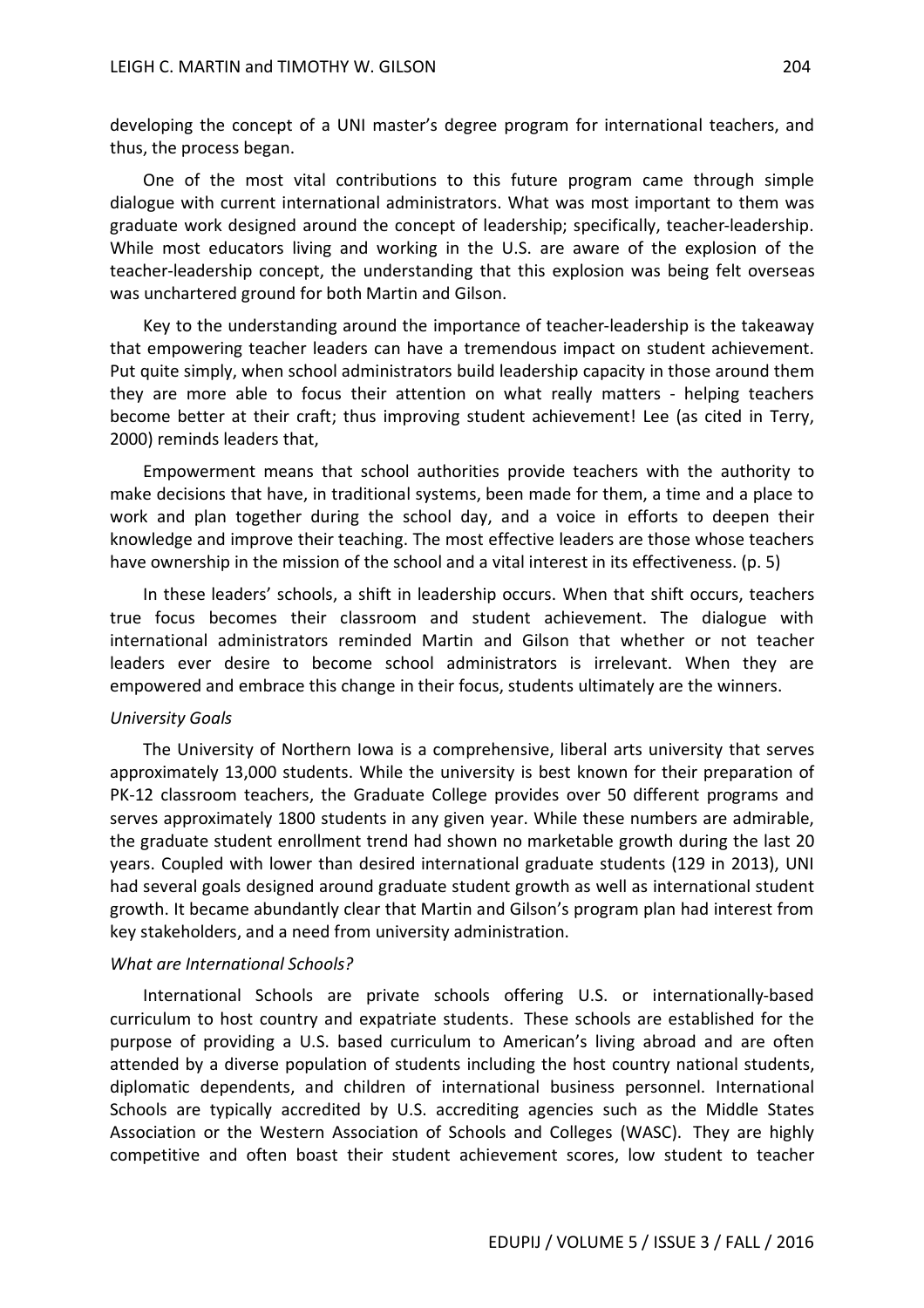ratios, advanced integrated technologies and graduate admission into the finest universities in the world.

The language of instruction is English and a majority of the teachers are trained in the U.S. or other English speaking countries such as Australia, Canada and the United Kingdom. This being the case, there are limited reputable online-offerings for these teachers to gain advanced degrees without repatriating to their home country. Although there are a handful of universities that some international schools support for online programs, the options are limited especially in the area of Teacher Leadership.

One issue that international schools wrestle with is teacher turnover. As many international teachers have a desire to see various locations in the world, even five to six years can be considered a long tenure at an individual school. Some administrators expressed the idea that perhaps teachers would extend their contracts in a school if they were involved in a master's degree program, and perhaps were offered opportunities to be involved in leadership efforts. Since each international school is basically a district in itself, teacher leadership skills and knowledge are important as school administration often rely on their teachers to be involved in decision making that is commonly left to the central office or school board in the U.S.

After investigating other master's degree programs offered abroad and talking with current teachers and administrators in these international school settings, it became clear that there was indeed a need and UNI had the resources and connections to make it happen. What transpired has been the development of what is now called the UNI master's degree in Teacher Leadership for International Educators.

#### *Program Development*

As is typical and necessary for any quality program, this one also needed a framework to drive the teaching and learning. This framework would provide a road map for students and also keep all coursework and assignments linked to a common goal - the development of future teacher leaders. The framework Martin and Gilson chose came from the Teacher Leader Model Standards (2011). These standards, or Domains, are based on the work of ten national organizations along with many other agencies and practitioners. From their collaborative efforts came the seven Domains that have since been widely accepted and utilized for the development of teacher leaders (Appendix A).

While providing a solid framework, the Domains, by themselves, do not make a program successful. Key to providing a program for the unique audience of international teachers is a sequence of courses that are relevant, engaging, and based around 21st century trends in education. Thus came the development of a sequence of courses best suited to match the high expectations and rigorous teaching environment of international school settings (Appendix B).

Along with the development of this course sequence, a concerted effort was made to tie all courses and assignments back to the Domains found within the Teacher Leader Model Standards. Perhaps even more important in this process has been the effort to help all professors involved understand the unique settings in which the students are teaching. This has been accomplished by diligent work with all professors involved in teaching the coursework; and has certainly not come without its challenges.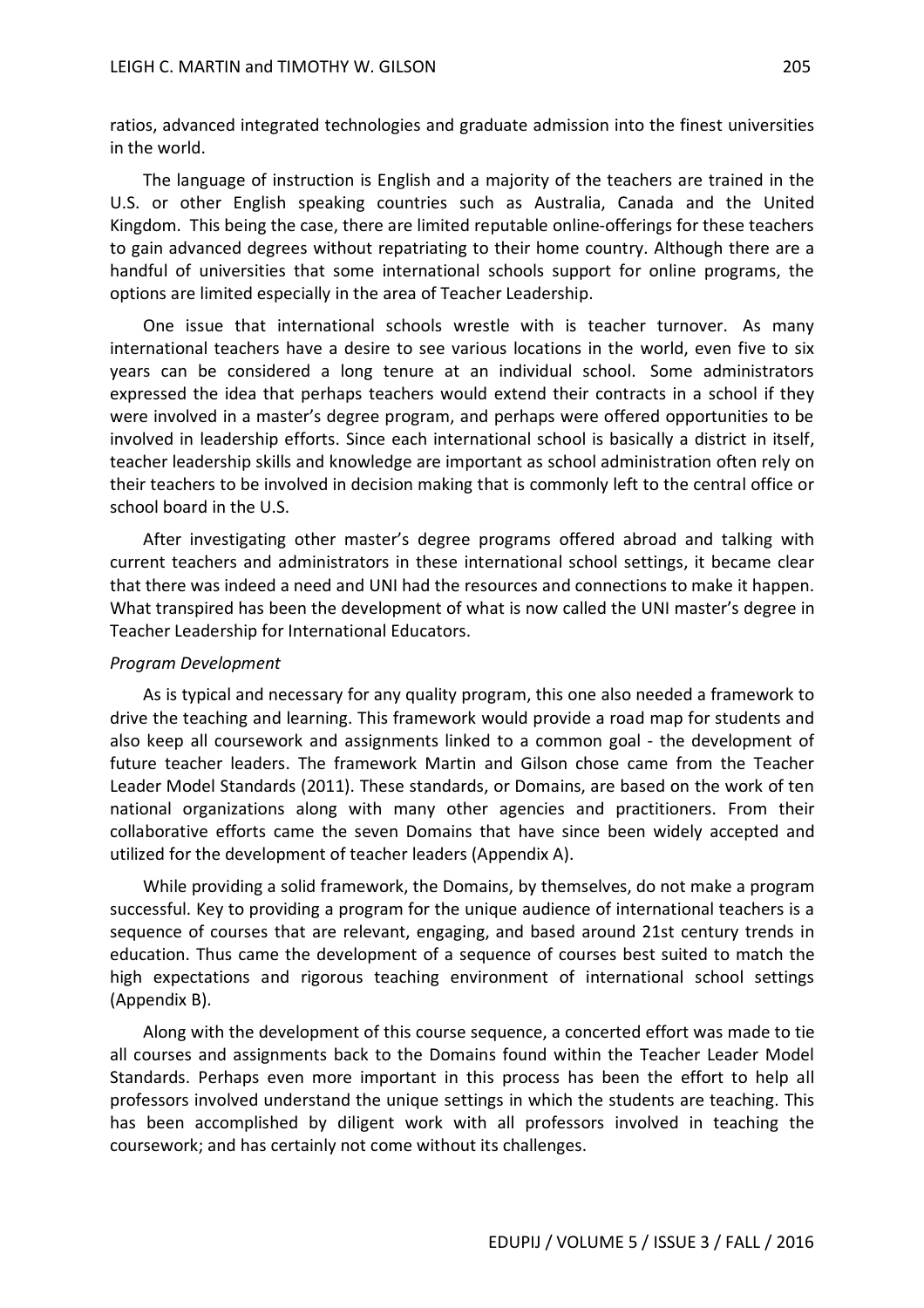Most challenging throughout this process has been the tightrope walk necessary with program coordinators Martin and Gilson as they navigate the waters of cross-departmental work and the academic freedom of professors. With just four of the thirteen courses completely new for this program, the remaining nine had to be carefully adjusted from existing courses to contain both aspects of the Teacher Leader Model Standards as well as provide relevance for teachers in countries and continents worldwide. As both Martin and Gilson were initially non-tenured faculty members, this process was daunting to say the least. However, what was quickly discovered was the dedication of a group of faculty from several departments who were very interested in meeting the unique context of this program's students. While there have been some bumps in this journey, as well as unplanned adjustments made to courses, Martin and Gilson now feel as though the stage has been set for a sequence of courses taught by passionate and experienced faculty that better understand the international settings these teachers work in.

#### *Delivery and Course Design*

Students desiring a graduate degree in teacher leadership are, quite simply, aspiring school leaders. Whether they choose to take this degree and apply it towards a principalship certification can be determined at a later date. What is hoped is that they all gain the characteristics, attributes, and framework for leading in various capacities. To help make this happen, this program's structure and course make-up mirrors that of UNI's Iowa-based graduate students seeking principalship certification. However, as was briefly mentioned previously, several courses with little application for our international students have been replaced by those that are. Although many international schools are held to U.S. standards due to U.S. accreditation requirements, in reality courses specific to state laws and codes have little application in these international schools. Additionally, private international schools have limited, if any, students with severe special needs. This being the case, new courses have been created and infused into the program with greater significance to international teacher leaders such as: Teaching in Multilingual Contexts; Culturally Relevant Teaching and Leading; and Teacher Leadership in International Schools.

Like many distance education programs, both synchronous and asynchronous delivery are incorporated. What has likely been one of the biggest surprises with the development of this program has been the fact that while asynchronous courses allow a much greater level of flexibility for students, synchronous course sessions have been the predominate "favorite" based on student feedback. One would assume that when the "home" university sits anywhere from 4,000 to 6,000 miles away, a sense of isolation would be the norm. Synchronous course sessions serve as one mechanism towards helping to reduce this feeling of isolation. Another advantage with this type of delivery stems from the interactions that students can have with each other. When a student in Brazil has the opportunity to talk with one in India, their own knowledge and experiences are challenged and expanded. A smiling face on the computer screen is far more interactive than a message or post in an inbox! Their own professional network expands through every course and that network can have a tremendous impact when searching for future positions.

While both types of delivery meet various learning styles and have advantages and disadvantages, Martin and Gilson believe strongly that the preparation of leaders necessitates active, timely and immediate feedback, as well as practice in oral communication. All of this is much easier and more authentic in a synchronous platform model. As Hrastinski's (2008) study showed, "......synchronous communication was more like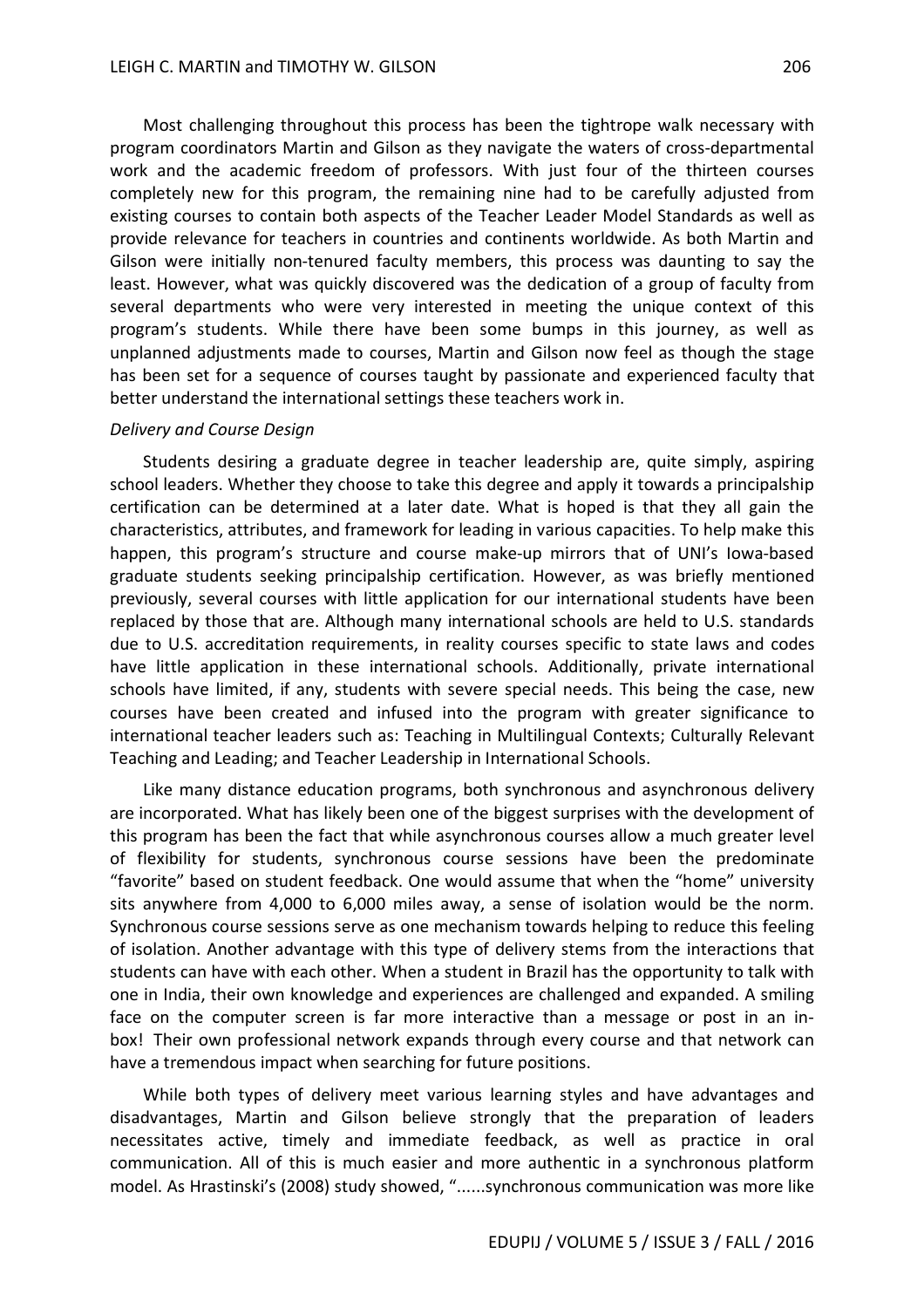talking compared with asynchronous communication. It seemed more acceptable to exchange social support and discuss less complex issues" (p. 54). Effective oral communication is a basic prerequisite for leadership. Courses delivered in a synchronous manner require the practice and development of this necessary skill.

#### *Lessons Learned*

Working closely with individuals not only across campus but also across the globe proved to be challenging, educational, and at times, comical. Of perhaps greatest importance, however, have been the rewards gained by so many people involved in the process!

#### *Time zones*

Although it sounds quite impressive to boast the vast array of nationalities in students and the number of countries and continents where they are living, this also means working some rather unusual hours! Martin and Gilson learned quickly that students appreciated having a synchronous aspect to most courses where they could all be online together, talking through the Adobe Connect video conference tool that UNI utilizes. These synchronous sessions allow students to feel more connected to one another and with the professor. However, when students and professors are cast as far and wide as the U.S. to Dubai to Seoul and the hours of 8:00 am to 3:00 pm are usually off limits for teachers, that leaves very few waking hours left in the day. Add to that the fact that in some countries the work week is Sunday through Thursday and for others it is Monday through Friday, plus managing a variety of holidays and breaks that are not prevalent on most U.S. calendars; coordinating time zones and work schedules has been a far more elaborate detail than was ever anticipated.

#### *Travel*

When students enroll in a master's degree program in the U.S., it can be inferred, or even expressed, that this is not a time in a student's life when one should engage in extensive travel plans as most professors will be less than forgiving if a planned vacation is the reason for missing class or an assignment. However, travel is sacred for international teachers. Many international teachers are living daily in an environment that is trying, chaotic, and while exhilarating on many levels, it is also unmistakably not their homeland and can leave them exhausted and anxious for a "get-away". Therefore, when a three day weekend arises, or a week long break, it is not uncommon for international teachers to jetset on international trips that most U.S. students may take once in a lifetime. While it may be hard to explain to professors that they need to account for this in their syllabus, we have learned that limiting the opportunity for international teachers to travel is often a nonnegotiable and travel will win out if they have to choose. That being said, the quality of work these students produce has been astounding, in spite of what could mistakenly appear to be misaligned priorities.

#### *Excuses*

"The dog ate my homework" mantra takes on a whole new meaning when listening to the reasons why international students may miss synchronous sessions or turn in a late assignment. Although professor's skepticism has often led to required confirmation regarding the validity of these 'excuses', the realities of international teachers is far different than life in middle America, and therefore, their 'excuses' have been found to be valid and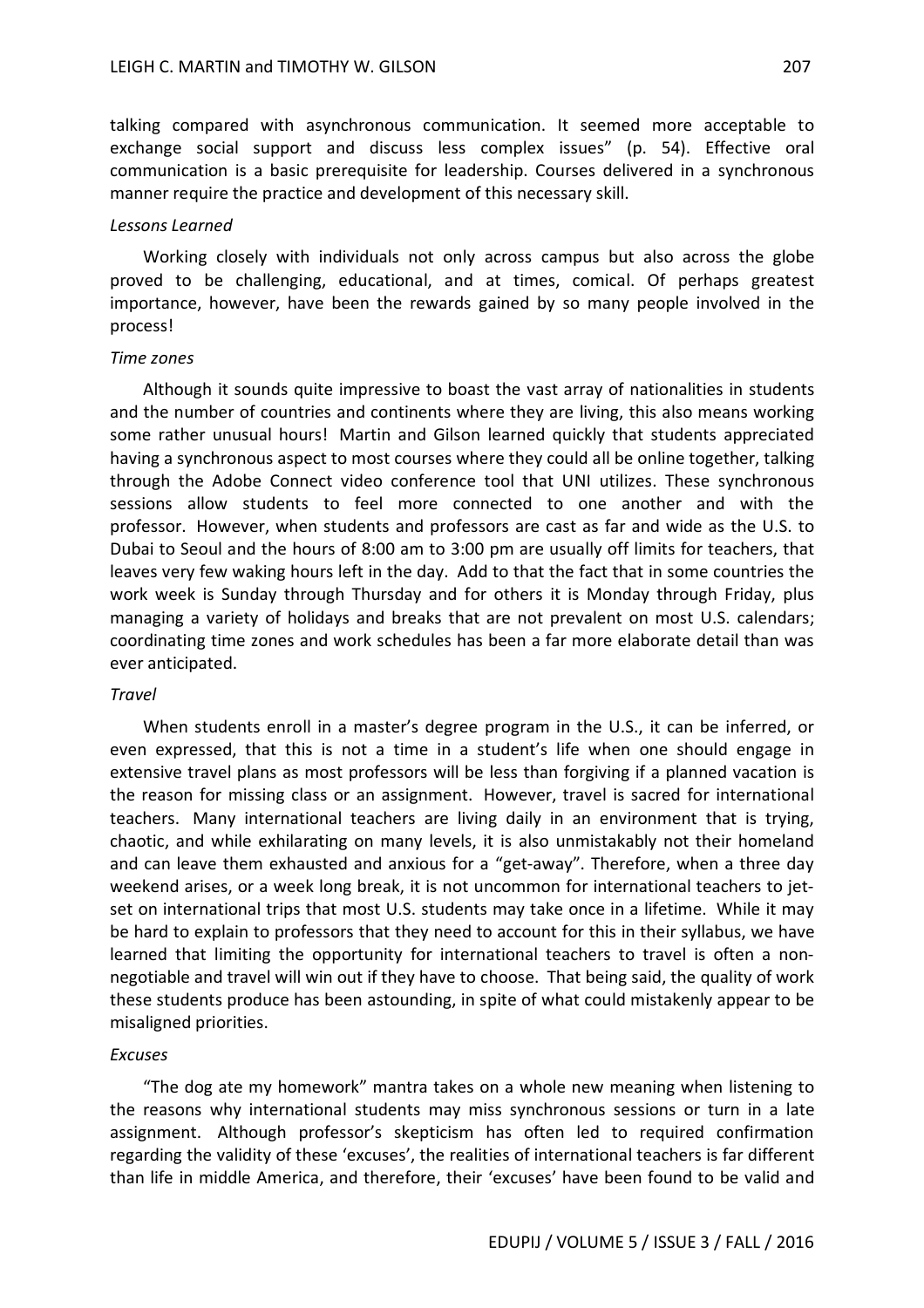need to be honored. A few examples include: "I need to make a border run to renew my visa and the van only goes once a month (during our class time)"; or "massive demonstrations against the President are set to begin at the same time as class, I am not sure I will be able to safely get to my computer". Other reasons include street violence, extended power outages, government imposed curfews, a battery of violent attacks, illness and more. As each rationale is shared, program professors gain greater insights into the life of many of these international teachers and better understand not only the students that they teach but the circumstances in which they are living and working. The most commonly heard praise of this program as the first two cohorts were graduating was with respect to the on-going flexibility and compassion for their circumstances. Martin and Gilson have learned that there is very little room for hard and fast, unbending rules with international teachers. Many who choose this lifestyle are quite free spirited in nature and demand a more flexible program to match.

#### *Cross Campus Involvement and Challenges*

Working as program coordinators for the first time in their tenure as university faculty, Martin and Gilson were surprised at the complexity of higher education. Simply staying ahead of class expectations, research, and service is in itself a full time expectation. The planning and program coordination of something as uncharted as this international teacher leader program was, to put it mildly, daunting!

Never before had there been a need to work almost daily with the Office of Admissions, the Graduate College, the Registrar's Office, and handle such complexities as the Test of English as a Foreign Language (TOEFL) waivers, transcript equivalencies and apostilled documents. The job of program coordination requires the oversight of many responsibilities. Likely none are as important as making sure that all students are progressing successfully through the myriad of systems and offices that are setup to monitor that progress.

As three cohorts of students have now graduated from this program, the importance of these necessary, but still daunting, responsibilities have clearly been identified. With the fourth cohort now in their final year of the program, and a fifth site-based cohort beginning at Singapore American School in January of 2016, these challenging expectations have become far more manageable.

#### *Program Assessment*

Assessment of this program has taken shape both formally and informally. A midprogram survey was sent to all students in the first two cohorts with questions addressing the convenience for international educators, and the academic rigor and relevance of the content. Of those who responded to the survey (n=18) there was one hundred percent agreement that the program either met or exceeded expectations with regard to convenience. Furthermore, eighty nine percent felt the program was academically rigorous and seventy eight percent found the content to meet or exceed their expectations regarding internationally relevant content. The opened ended comments at the end of the survey gave insights with detailed descriptions of great appreciation for professor flexibility and well as a desire for professors to better understand the context of international schools. These results were taken into consideration during the formation of subsequent cohorts and steps were taken in hopes of making content more relevant.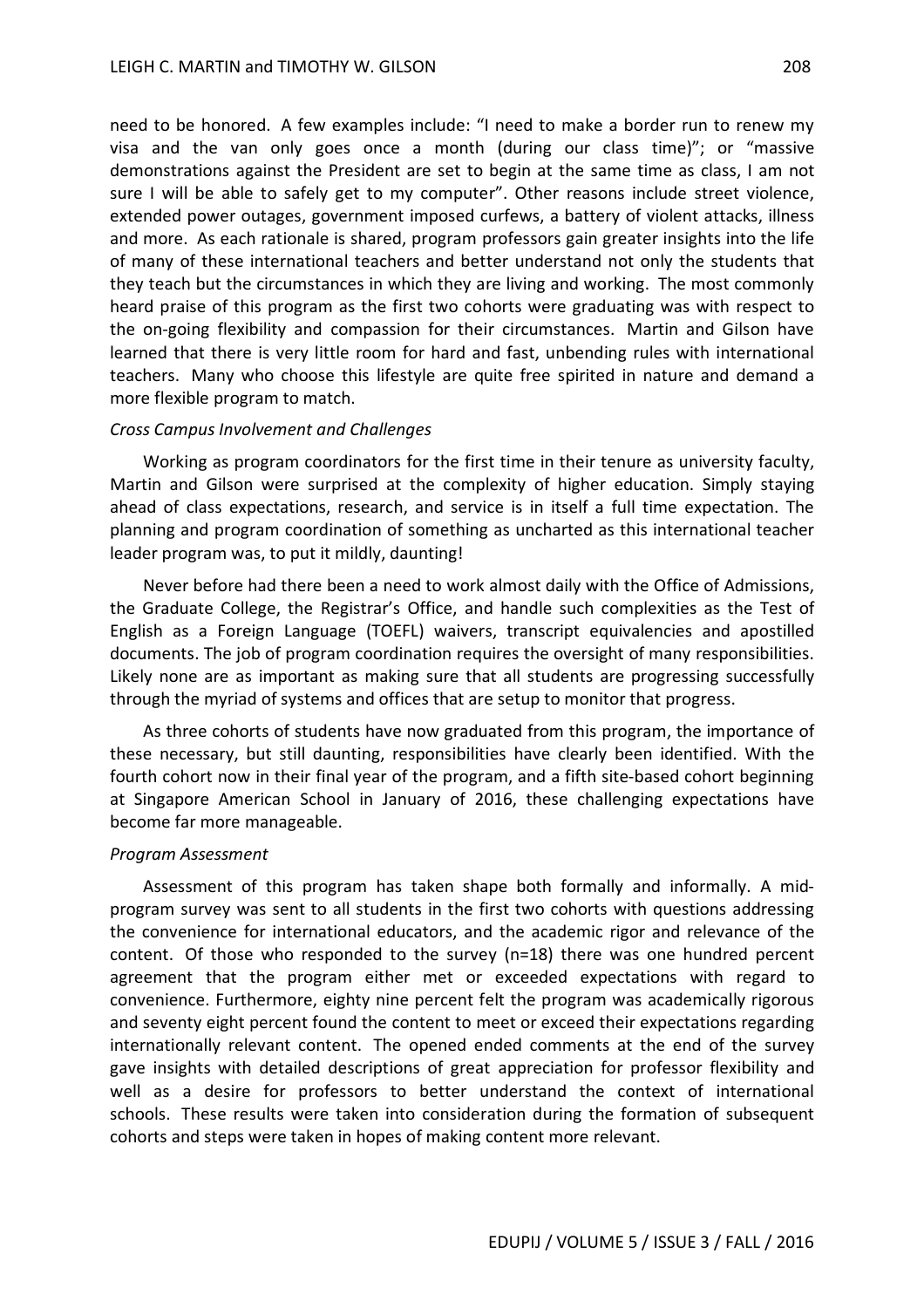Although Martin had spent significant time at international schools, it was determined that both Martin and Gilson should visit an international school campus in an effort to build rapport with students and understand the context of their work day. Thus, together they visited one campus where many students worked. Since this program has commenced, Martin has moved her office to an international location and works remotely from the university, while Gilson meets with all professors on campus prior to teaching their first international course in an effort to create a clearer picture of the cohort and their unique settings. A document was created with biographical information on all cohort members, including a description of where they are from and the countries where they have taught. This document is circulated to all professors for better understanding of the global nature of the cohort. Additionally, professors are encouraged to consider the US-centric aspect of any textbooks that they choose to use and be conscientious of the audience. Martin and Gilson hope to create opportunities for more professors to visit international school sites in the near future to further enhance the relevance of their teachings.

Students were also asked to provide feedback at the completion of the program. The responses at the end placed far greater emphasis on satisfaction with content, pacing, rigor and relationships developed not only among the cohort but with professors as well. It was suggested that the timing of the courses should not overlap, thus allowing students to focus on one course at a time. Feedback also encouraged the addition of a leadership practicum or internship to the program. Both of the recommendations have been fully considered and changes have been represented in the upcoming cohort.

As is true in any good leadership program, relationships are key to success. Martin and Gilson continue to develop relationships with highly regarded international administrators who help to promote this teacher leader program on their campuses and in their own networks. Through these relationships come mutual trust and sharing of crucial insights as to what international teacher leaders need to focus on. It has been noted that international teachers are highly transient, and therefore word travels quickly with every move. Enrollment has already grown significantly in areas where past participants have moved from country to country sharing their learning, growth and experience with their new colleagues. The greatest challenge that Martin and Gilson currently face is determining how many cohorts the program can support at one time; hardly a bad problem to have.

#### *Impact*

While university administrators are certainly happy to see the positive impact that this program has had on increasing the number of graduate and international students on campus, Martin and Gilson are most proud of the personal impact that the program has had on the professors teaching within the program and the new energy around it. With dwindling budgets and decreased travel allowances, there are not always opportunities for professors to travel the world and gain that perspective. However, in a sense this program has brought the world to the UNI campus. Professors have been routinely impressed with the similarities that exist between international schools and Iowa schools, while still recognizing the unique distinctions that set them apart.

Many professors have commented on the personal relationships between teachers enrolled in the program, regardless of the countries in which they are living. Similar to the connectedness that exists between Iowa teachers and administrators across the state, so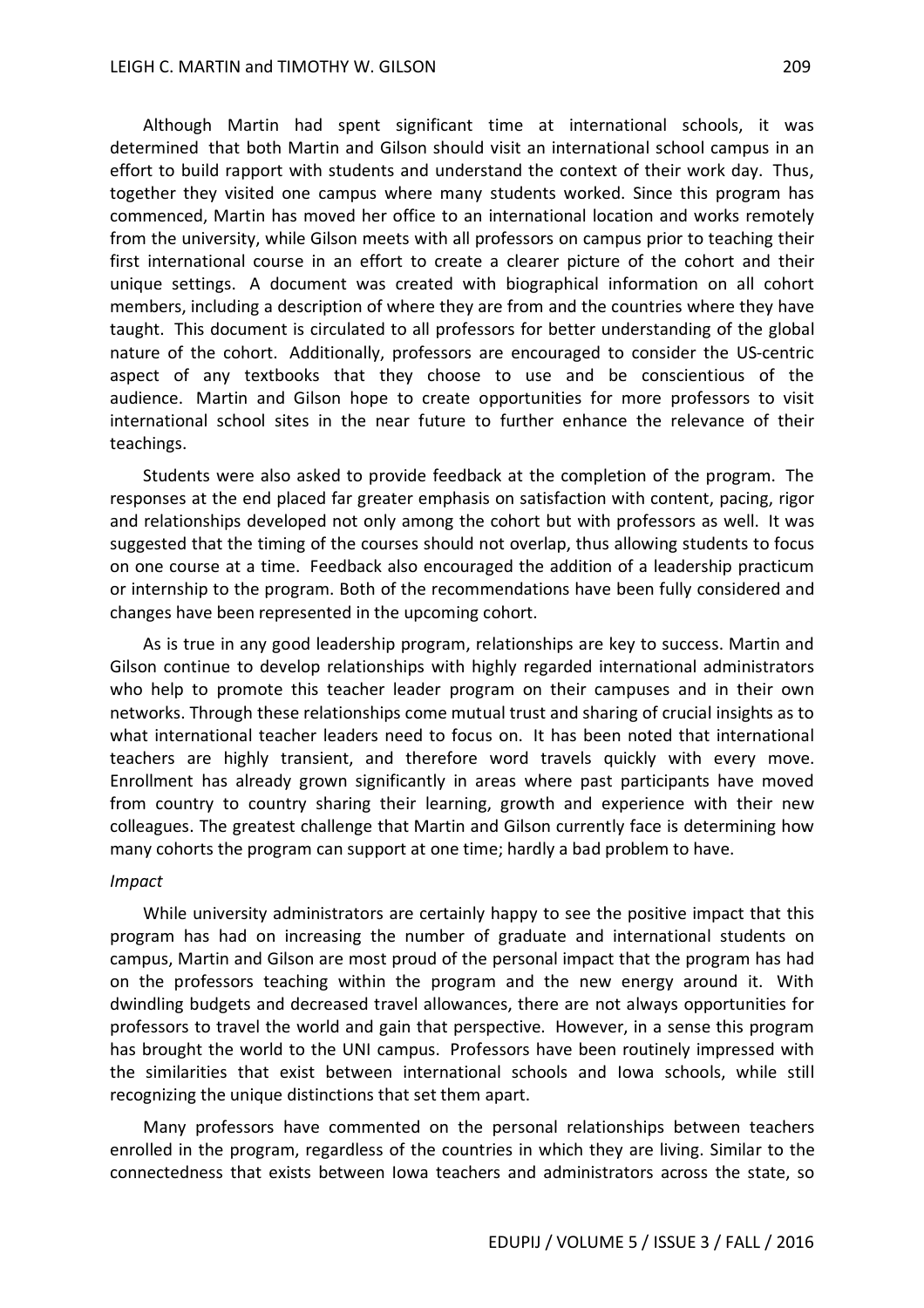too are the students in this program, but on a global scale. As a transient group of educators who value international travel, it is common that many have crossed paths with one another in the past and will continue to do so in the future. One professor noted, "I never would have expected that many of the international schools have turnover similar to small, rural schools. Teachers bouncing to another job after a couple of years present some real challenges for leaders intent on developing and maintaining a positive, productive culture. Knowing that common thread from Egypt to rural Iowa has been eye opening for me and for my students" (N. Pace, personal communication, February 8, 2015). This new understanding not only allowed Pace to better relate to the needs of international teachers, but also informed his work with aspiring Iowa school leaders.

Universities are under pressure to internationalize their curriculum and this program has helped to put a global lens on this local need. From a leadership perspective, Pace discussed his desire to broaden aspiring principals' horizons by somehow connecting them to students in international programs like this one. He shared, "As the world becomes flatter and more globally connected, we have to help people in Iowa understand that they not only have a stake in the education students receive in Chicago, Newark and LA, but also that they're connected to students, systems and ideas in Bangalore and Manila as well. Teaching in this program has been an excellent opportunity to begin building those connections and bridging the gaps." (N. Pace, personal communication, February 8, 2015)

Routinely, professors have commented on the level of rigor and dedication that the international teachers bring to the course content as well as insights of the demanding environments in which they teach. One such professor admitted to initially being a bit nervous to teach students in such culturally diverse settings and hoped that his content would be relevant to them. That was short lived as he found they had many of the same needs and concerns as his students in Iowa. Although he reworked scenarios to make them more relevant, and found he needed to be unusually flexible with assignment due dates as a result of some political unrest, he ultimately shared that, "Teaching in the international program has been one of the highlights in my career" (D. Jones, personal communication, February 9, 2015).

Although not completely dissimilar from schools in the U.S., another professor and cocoordinator of this program noted that "the progressivism and creativity that is mandated in these schools is anything but status quo" (Gilson, 2013). The use of technology found in international schools is unheard of by many U.S. public schools' standards and therefore mandates that the professors be more creative as well. Martin and Gilson found that when professors were encouraged to leave class projects open ended and students were allowed to meet the objective through their own creative means, the products routinely surpassed any expectations that the professors may have had. In a program where the professional development opportunities for teachers spans the world over, it is no surprise that the creative ideas meld into a wealth of global and differentiated perspectives on teaching and learning.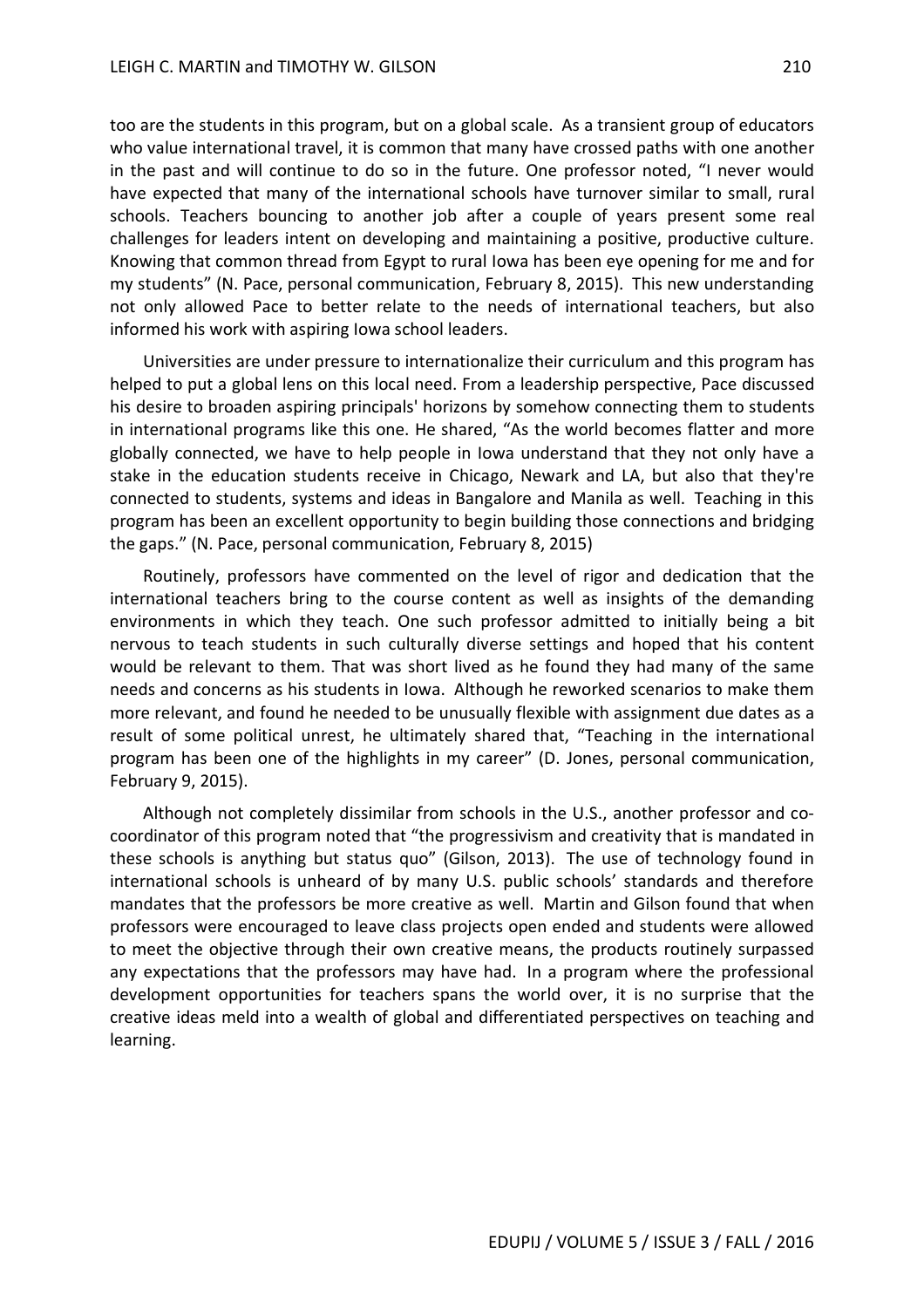### **Conclusion**

As universities across the U.S. strive toward a broader scope and scale of internationalization, this initiative at the University of Northern Iowa has proven to move beyond the concept stage and into action. Although challenges certainly exist in bringing such a program to life, Martin and Gilson agree that the best rewards come from the greatest challenges and this program is no exception. With increased interactions between a diversity of students and professors alike, this program serves as a catalyst for infusing global awareness and cultural competencies both on campus and across the globe.

### **Notes**

Corresponding author: LEIGH C. MARTIN

### **References**

- Gilson, T. W. (2013, December 12). International education and cultural awareness: One professor's perspective. Retrieved from http://www.globalteachereducation.org/international-education-cultural-awareness.
- Hrastinski, S. (2008). Asynchronous & synchronous e-Learning. A study of asynchronous and synchronous e-learning methods discovered that each supports different purposes. *Educause Quarterly, 31*(4), 51-55.
- Marmolejo, F. (2010, October 22). Internalization of higher education: The good, the bad, and the unexpected, The Chronicle of Higher Education. Retrieved from http://chronicle.com/blogs/worldwise/internationalization-of-higher-education-thegood-the-bad-and-the-unexpected/27512.
- Teacher Leader Model Standards (2011). Teacher leader model standards. Retrieved from http://teacherleaderstandards.org/.
- Terry, P. M. (2000). Empowering teachers as leaders. National FORUM Journals, University of Memphis. The contract of the Retrieved contract of the from the from the set of the from the set of the set of the set of the set of the set of the set of the set of the set of the set of the set of the set of the set of t http://www.nationalforum.com/Electronic%20Journal%20Volumes/Terry,%20paul%2 0M.%20Empowering%20Teachers%20As%20Leaders.pdf

### **Appendix**

### *Appendix A*

Teacher Leader Model Standards

*Domain I*

Fostering a collaborative culture to support educator development and student learning *Domain II*

Accessing and using research to improve practice and student learning

*Domain III*

Promoting professional learning for continuous improvement

*Domain IV*

Facilitating improvements in instruction and student learning

*Domain V*

Promoting the use of assessments and data for school and district improvement *Domain VI*